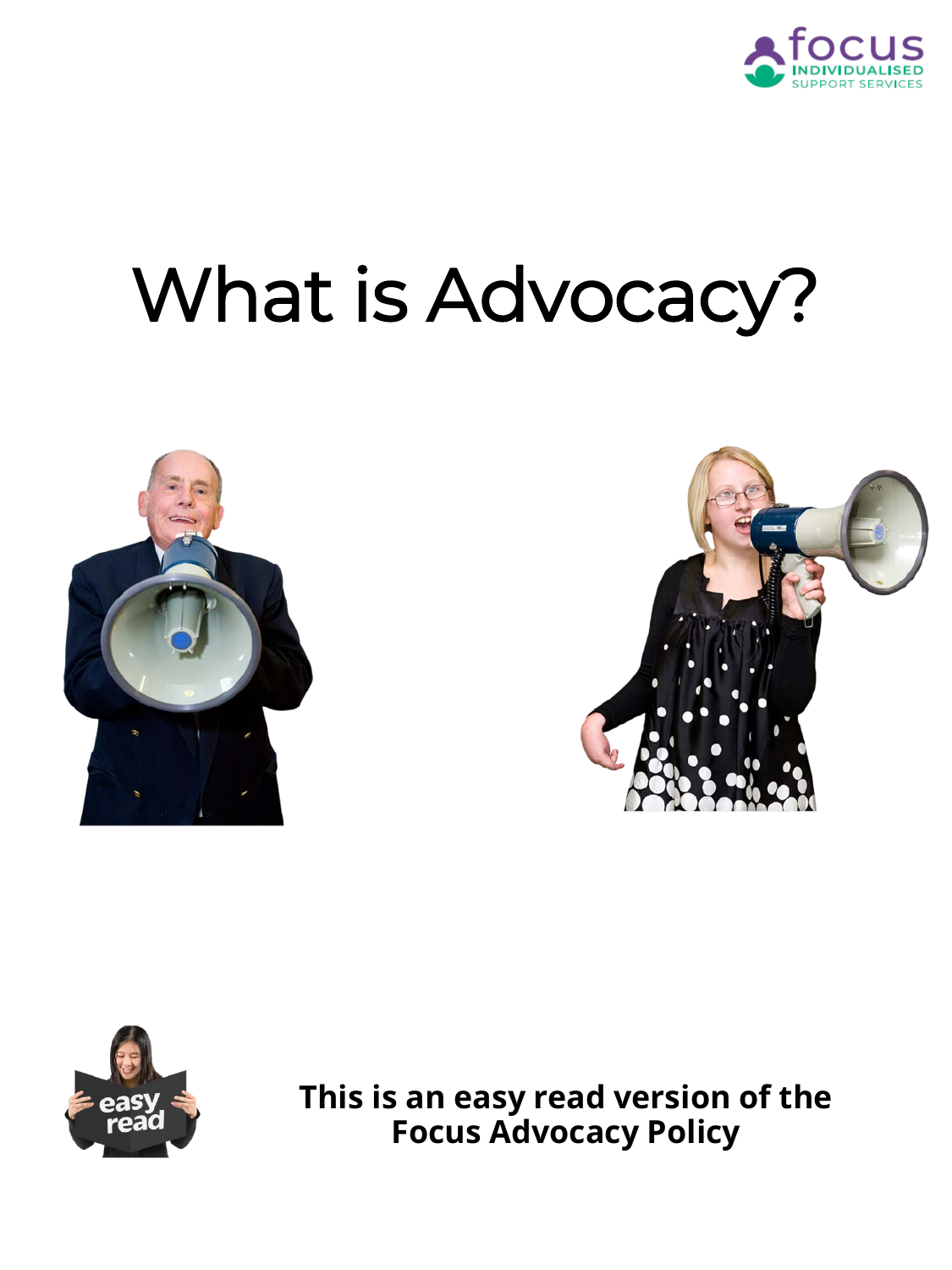

# This is a document about advocacy



We have written this document in an easy to read way



You can ask for help to read this document. A friend, family member or support person may be able to help you.



This Easy Read document is a summary of another document The Focus Advocacy Policy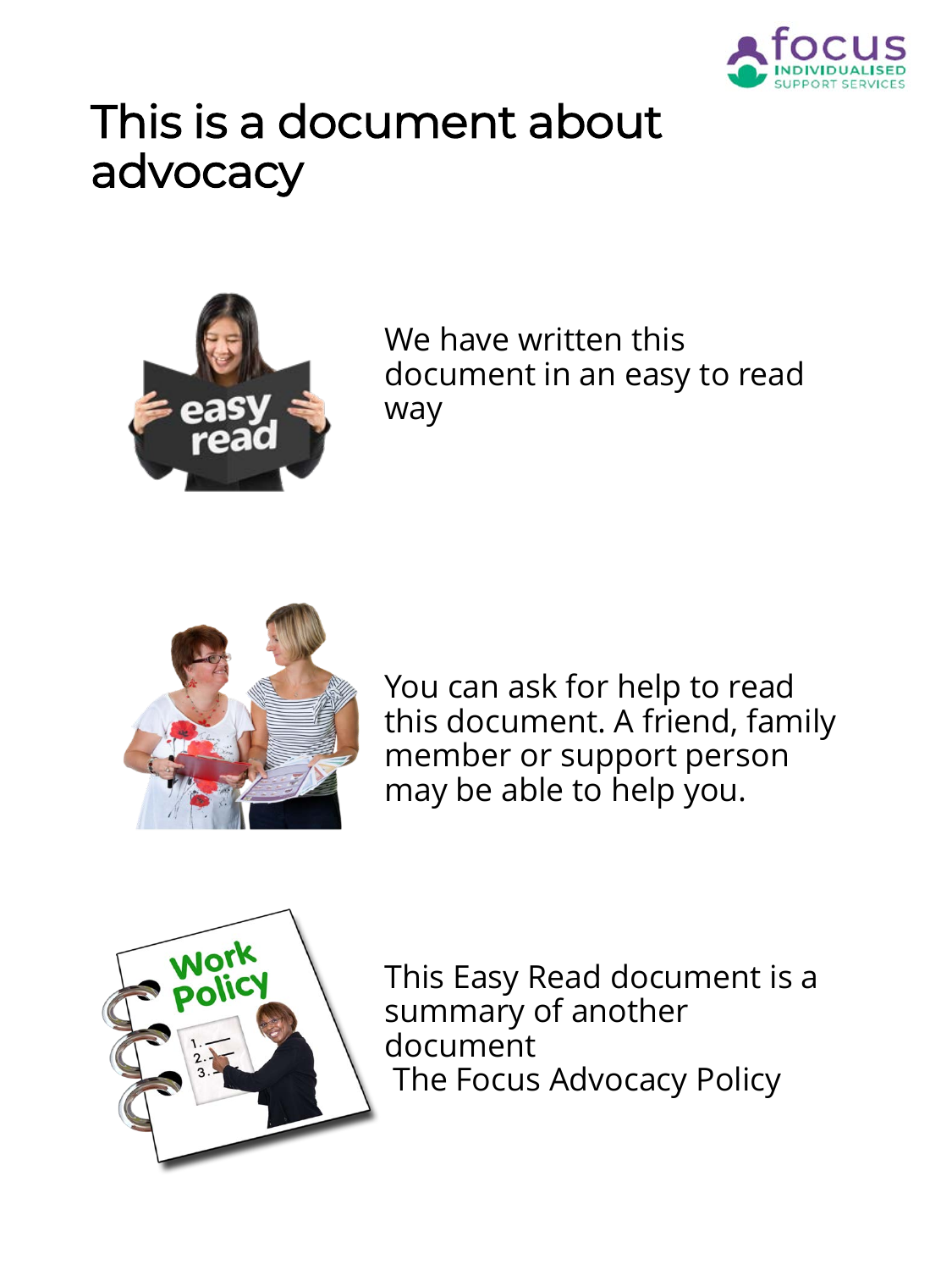



### Advocacy is about your voice being heard



An advocate is a person who helps you speak up



They can speak for you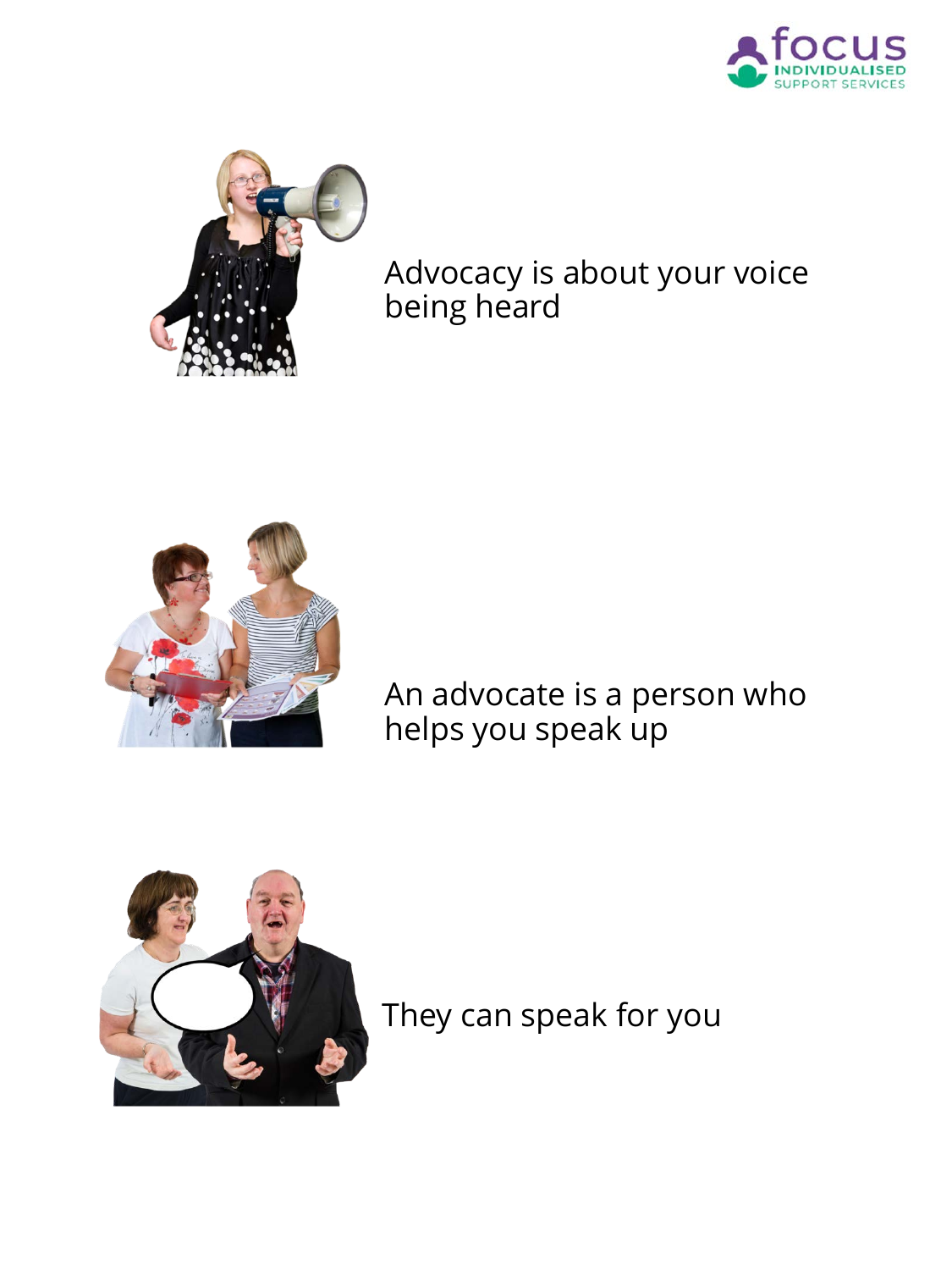



# An advocate can help you



# When you are in meetings



When you want help to speak to a person about your support service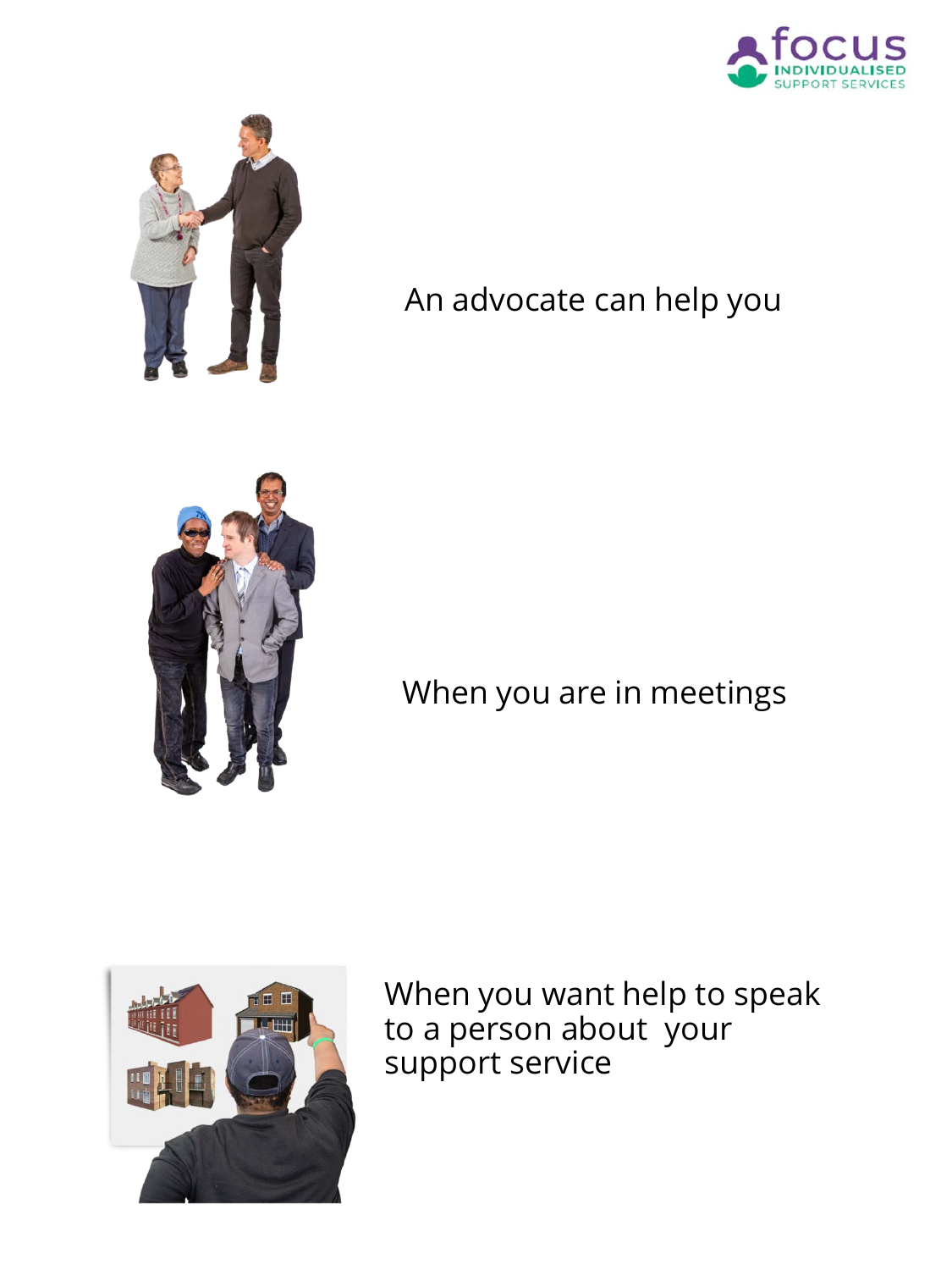



When you are not being listened to



#### When you want to change things in your life



When you want to make a complaint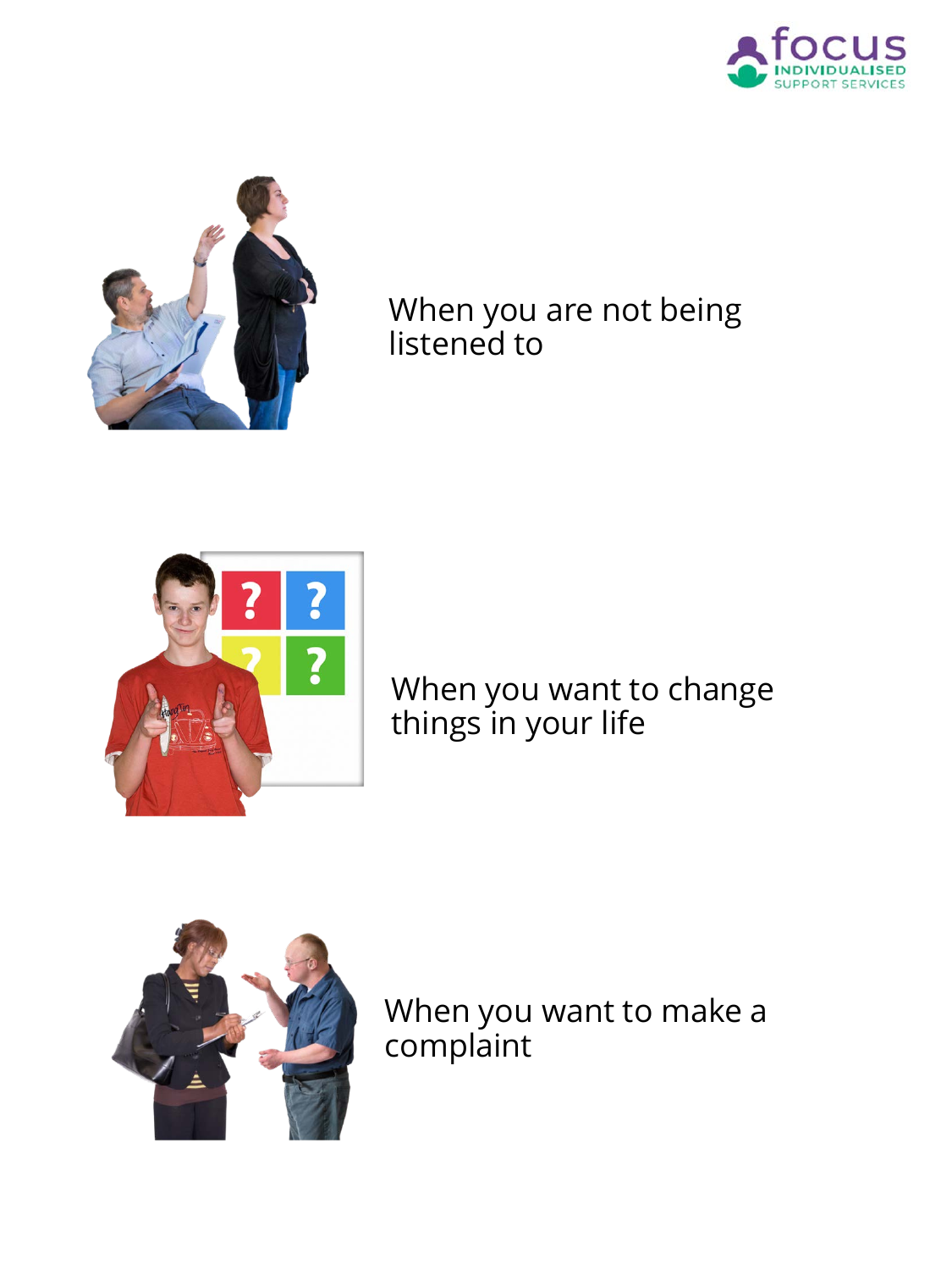



An advocate will listen to what you want



And work with you to make sure people listen too



They will help protect your rights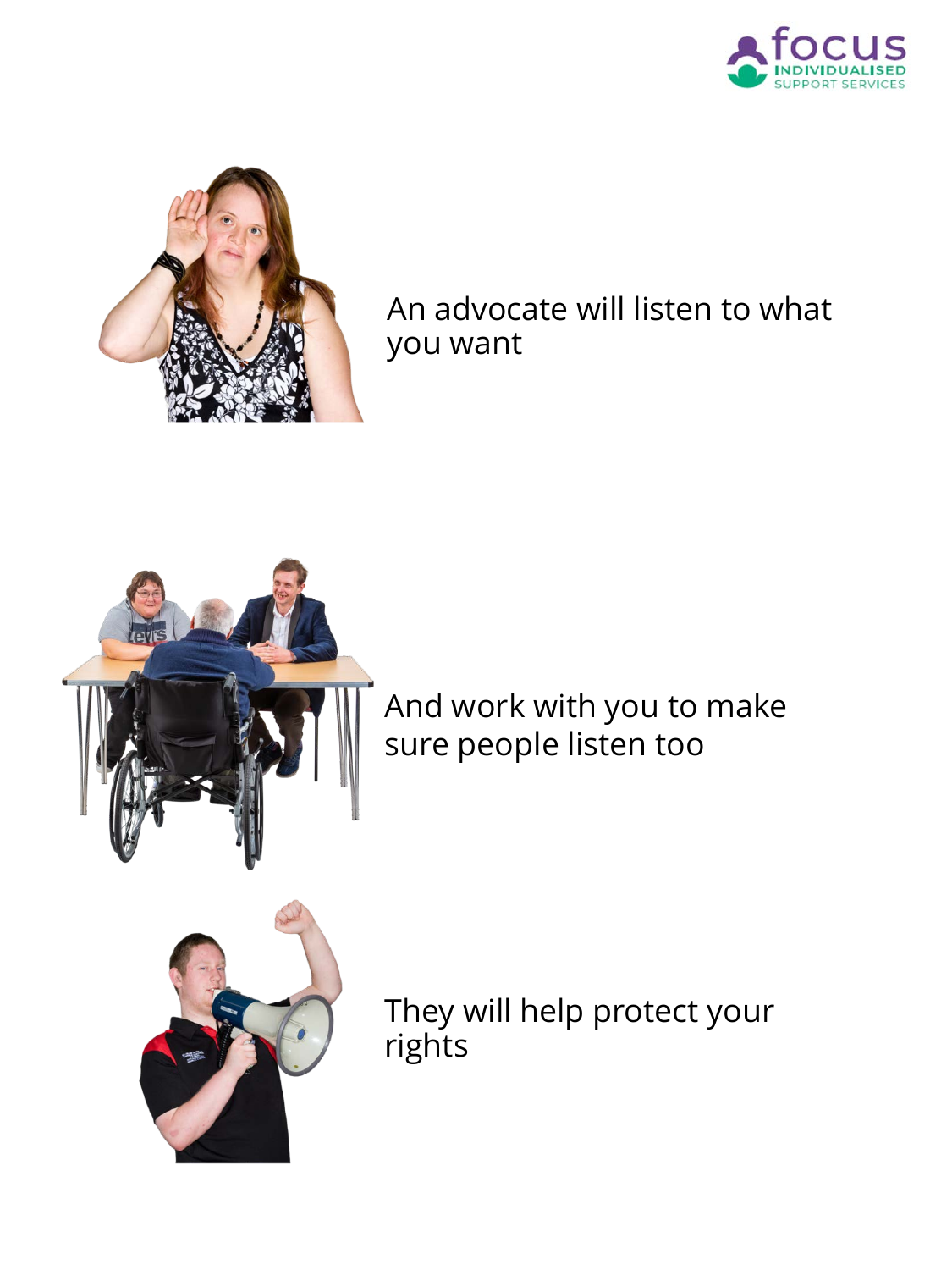



An advocate will help you make your own choices



And work with you to make sure people listen too



They can help with information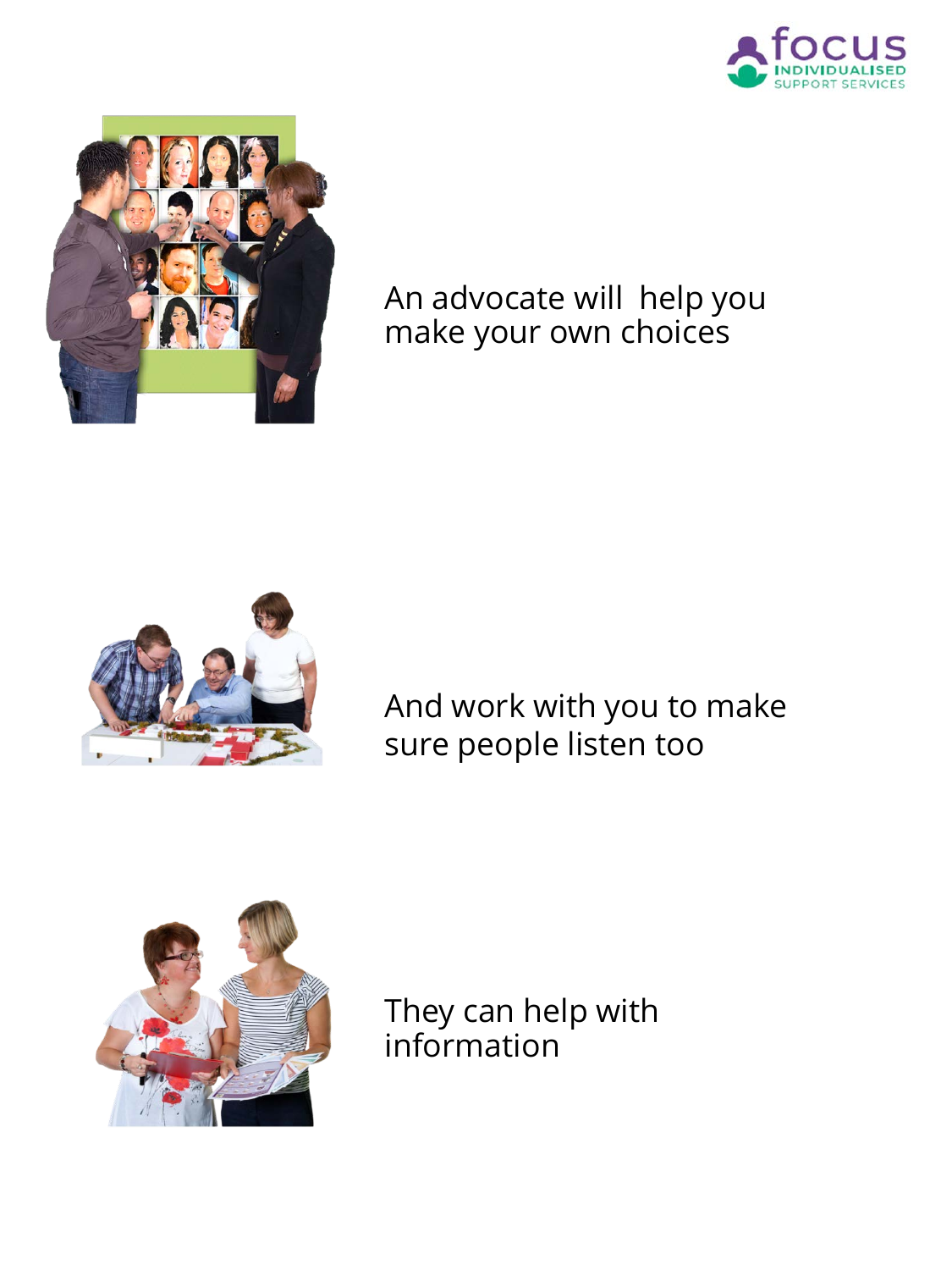



An advocate can be a friend



An advocate can be a family member



An advocate can be someone from another organisation or advocacy service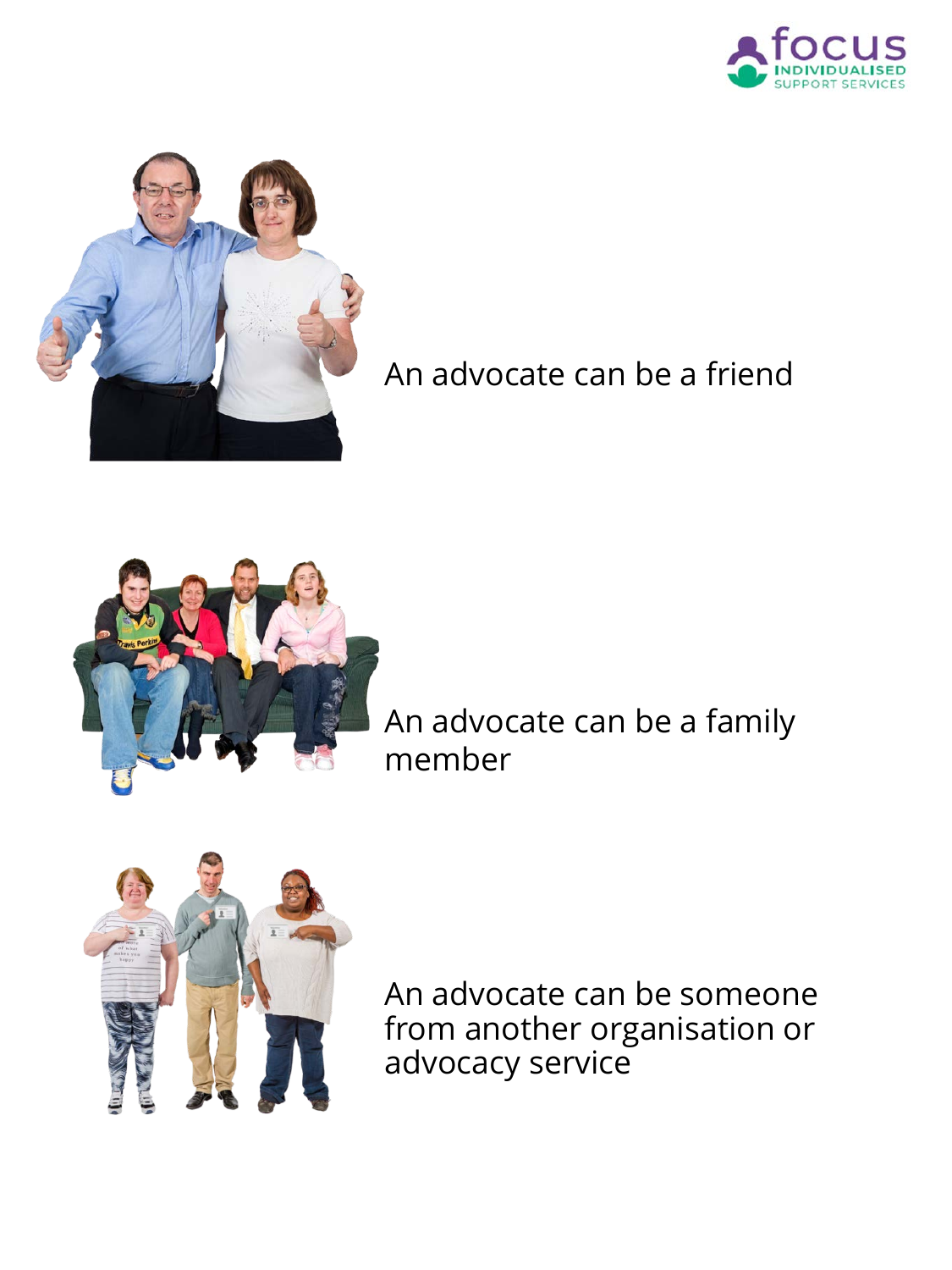



## You have a right to ask for an advocate



You can ask for help to find an advocate



You can choose your advocate.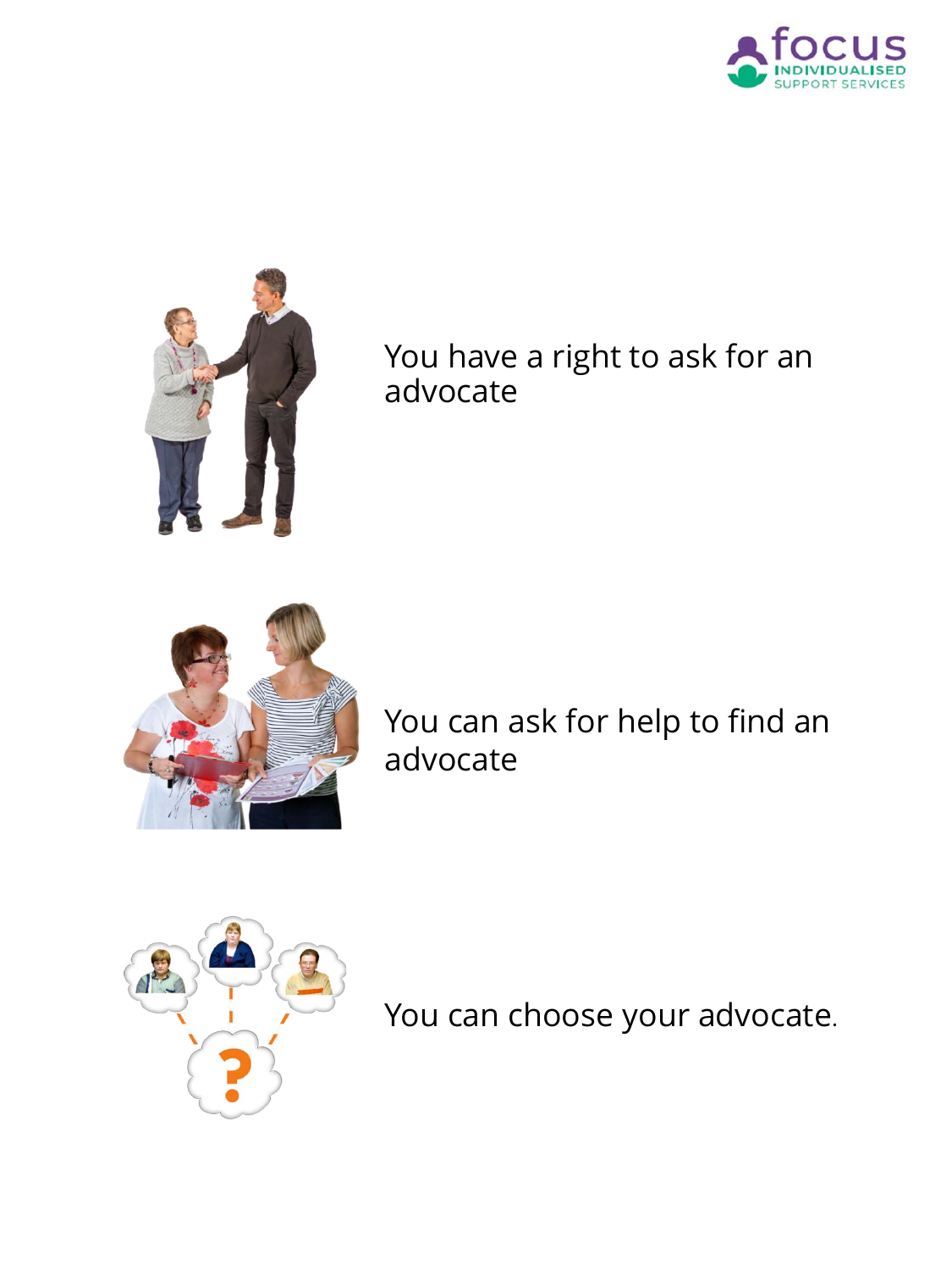



Focus will help you to find an advocate

### They can't be a staff member from Focus if it is about Focus



There is a list of Advocacy Services to help you